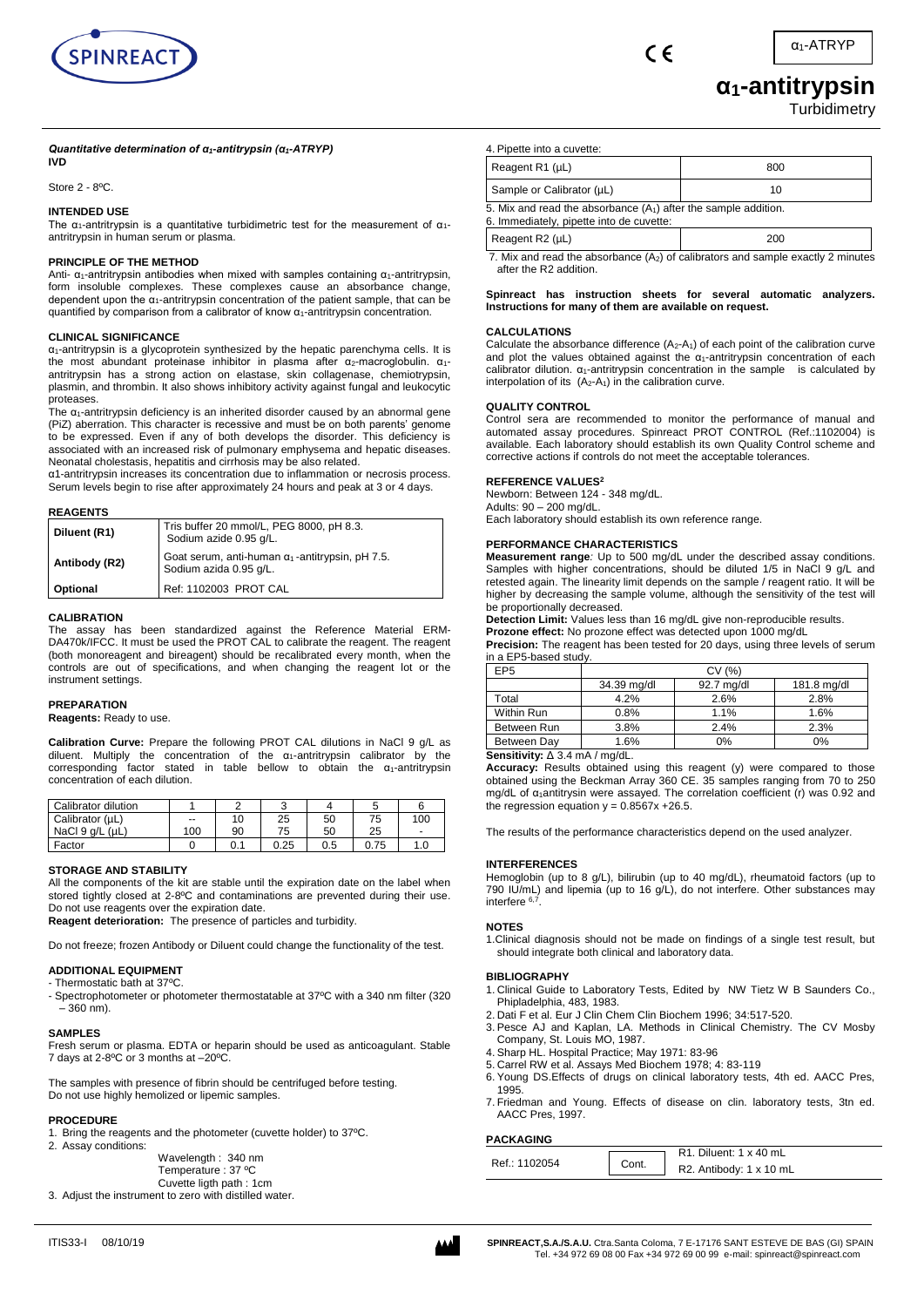

 $\epsilon$ 

α1-ATRYP

# **α1-antitripsina**

Turbidimetría

# *Determinación cuantitativa de α1-antitripsina (α1-ATRYP)*

# **IVD**

Conservar a 2 - 8ºC.

#### **USO RECOMENDADO**

Ensayo turbidimétrico para la cuantificación de α1-antitripsina en suero o plasma humano.

#### **PRINCIPIO DEL METODO**

Los anticuerpos  $\alpha_1$ -antitripsina forman compuestos insolubles cuando se combinan con la α1-antitripsina de la muestra del paciente, ocasionando un cambio de absorbancia proporcional a la concentración de  $α_1$ -antitripsina en la muestra, y que puede ser cuantificada por comparación con un calibrador de α1-antitripsina de concentración conocida.

#### **SIGNIFICADO CLINICO**

La α1-antitripsina es una glicoproteína sintetizada por las células del parénquima hepático y liberada al torrente circulatorio. Es el inhibidor de proteasas más importante del plasma, después de la  $α_2$ -macroglobulina. La  $α_1$ -antitripsina reacciona fuertemente con la elastasa, colágenasa de la piel, quimiotripsina, plasmina y trombina, y también muestra actividad inhibidora frente a proteasas de leucocitos y hongos.

La deficiencia de α<sub>1</sub>-antitripsina es un problema hereditario, y aparece cuando ambos progenitores transfieren el gen anormal (PiZ) al recién nacido. Esta deficiencia está asociada a una elevado riesgo de desarrollo de enfisema pulmonar y enfermedades hepáticas como la colestasis neonatal, hepatitis, cirrosis y carcinoma hepatocelular.

El aumento de la  $\alpha_1$ -antitripsina es consecuencia de inflamación o procesos necróticos. Su nivel en suero empieza a aumentar aproximadamente después de 24 horas de iniciar el proceso y alcanza un máximo a les 3-4 horas del inicio.

#### **REACTIVOS**

| Diluyente (R1)  | Tampón tris 20 mmol/L, PEG 8000, pH, 8,3.<br>Azida sódica 0,95 g/L.                |  |  |  |
|-----------------|------------------------------------------------------------------------------------|--|--|--|
| Anticuerpo (R2) | Suero de cabra, $\alpha_1$ -antitripsina humana, pH 7,5.<br>Azida sódica 0,95 g/L. |  |  |  |
| Opcional:       | Ref: 1102003 PROT CAL                                                              |  |  |  |

#### **CALIBRACION**

El ensayo está calibrado frente al Material de Referencia ERM-DA470k/IFCC. Debe utilizarse el PROT CAL para la Calibración. El reactivo (tanto monoreactivo como bireactivo) se debe recalibrar cada mes, cuando los controles están fuera de especificaciones, y cuando el lote de reactivo o la configuración del instrumento cambia.

### **PREPARACION**

#### **Reactivos:** Listos para el uso.

**Curva de Calibración:** Preparar las siguientes diluciones del PROT CAL en NaCl 9 g/L como diluyente. Para obtener las concentraciones de cada dilución del calibrador, multiplicar la concentración de α1-ATRYP del calibrador por el factor correspondiente indicado en la tabla:

| Dilución calibrador     |       |    | u    |     |      |                |
|-------------------------|-------|----|------|-----|------|----------------|
| Calibrador<br>(uL)      | $- -$ | 10 | 25   | 50  | 75   | 100            |
| NaCl $9$ q/L ( $\mu$ L) | 100   | 90 | 75   | 50  | 25   | $\overline{a}$ |
| Factor                  |       |    | 0.25 | 0.5 | 0.75 | 0. ا           |

#### **CONSERVACION Y ESTABILIDAD**

Todos los componentes del kit son estables hasta la fecha de caducidad cuando se mantienen los viales bien cerrados a 2-8ºC, y se evita la contaminación durante su uso. No utilizar reactivos que hayan sobrepasado la fecha de caducidad. **Indicadores de deterioro**: La presencia de partículas y turbidez.

No congelar; la congelación del Anticuerpo o Diluyente puede afectar la funcionalidad de los mismos.

# **MATERIAL ADICIONAL**

- Baño de agua a 37ºC.
- Espectrofotómetro o fotómetro con cubeta termostatizable a 37°C para lecturas a 340 nm (320-360 nm).

#### **MUESTRAS**

Suero o plasma fresco, recogido con citrato sódico como anticoagulantes. Estable 7 días a 2-8ºC o 3 meses a -20ºC. No utilizar muestras altamente hemolizadas o lipémicas.

# **PROCEDIMIENTO**

- 1. Calentar los reactivos y el fotómetro (portacubetas) a 37ºC.
- 2. Condiciones del ensayo:
	- Longitud de onda: 340 nm Temperatura: 37ºC
	- Paso de luz de la cubeta: 1 cm
- 3. Ajustar el espectrofotómetro a cero frente a agua destilada.

|  |  |  | 3. Pesce AJ and Kaplan, LA. Methods in Clinical Chemistry. The CV Mosby |  |  |  |
|--|--|--|-------------------------------------------------------------------------|--|--|--|
|  |  |  |                                                                         |  |  |  |

- Pesce AJ and Kaplan, LA. M<br>Company, St. Louis MO, 1987.
- 4. Sharp HL. Hospital Practice; May 1971: 83-96
- 5. Carrel RW et al. Assays Med Biochem 1978; 4: 83-119
- 6. Young DS. Effects of drugs on clinical laboratory tests, 4th ed. AACC Pres, 1995.
- 7. Friedman and Young. Effects of disease on clin. laboratory tests, 3tn ed. AACC Pres, 1997.

#### **PRESENTACION**

| Ref.: 1102054 | R1. Diluyente: 1 x 40 mL  |
|---------------|---------------------------|
| Cont.         | R2. Anticuerpo: 1 x 10 mL |

el. +34 972 69 08 00 Fax +34 972 69 00 99 e-mail: spinreact@spin

| Reactivo R1 (µL)                                                                                                                             | 800 |  |  |  |  |
|----------------------------------------------------------------------------------------------------------------------------------------------|-----|--|--|--|--|
| Muestra o Calibrador (µL)                                                                                                                    | 10  |  |  |  |  |
| 5. Mezclar y leer la absorbancia (A <sub>1</sub> ) después de la adición de la muestra.<br>6. Inmediatamente después, pipetear en la cubeta: |     |  |  |  |  |
| Reactivo R2 (µL)                                                                                                                             | 200 |  |  |  |  |
| 7. Mezclar y leer la absorbancia $(A_2)$ exactamente después de 2 minutos de<br>añadir el reactivo R2.                                       |     |  |  |  |  |

**Spinreact dispone de adaptaciones detalladas a la mayoría de analizadores automáticos del mercado. Solicite la información a su distribuidor.**

# **CALCULOS**

Calcular la diferencia de absorbancias  $(A_2 - A_1)$  obtenidas para los distintos calibradores, y construir la curva de calibración de los valores obtenidos frente a las concentraciones de  $α_1$ -antitripsina de cada dilución del Calibrador. La concentración de α1-antitripsina en la muestra se calcula por interpolación de su diferencia  $(A_2 - A_1)$  en la curva de calibración.

#### **CONTROL DE CALIDAD**

4. Pipetear en una cubeta:

Se recomienda utilizar sueros control para controlar los ensayos tanto en procedimiento manual como en automático. Spinreact dispone del PROT CONTROL Ref: 1102004. Cada laboratorio debería establecer su propio Control de Calidad y establecer correcciones en el caso de que los controles no cumplan con las tolerancias exigidas.

#### **VALORES DE REFERENCIA<sup>2</sup>**

Recién nacidos: 124 – 348 mg/dL.

Adultos: 90 – 200 mg/dL.

Es recomendable que cada laboratorio establezca sus propios valores de referencia.

#### **CARACTERISTICAS DEL METODO**

**Rango de medida***:* hasta 500 mg/dL en las condiciones descritas del ensayo. Las muestras con valores superiores deben diluirse 1/5 con NaCl 9 g/L y ensayarse de nuevo. El intervalo de medida depende de la relación muestra/reactivo. Disminuyendo el volumen de muestra, se aumenta el límite superior del intervalo de medida, aunque se reduce la sensibilidad.

**Límite de detección***:* valores por debajo de 16 mg/dL dan lugar a resultados poco reproducibles*.*

**Efecto prozona:** No se observa hasta valores de 1000 mg/dL.

**Precisión:** El reactivo ha sido probado durante 20 días con tres niveles diferentes de suero en un estudio basado en las normas EP5 (NCCLS).

| EP <sub>5</sub> | CV (%)      |            |             |  |  |  |  |  |
|-----------------|-------------|------------|-------------|--|--|--|--|--|
|                 | 34.39 mg/dl | 92.7 mg/dl | 181.8 mg/dl |  |  |  |  |  |
| Total           | 4.2%        | 2.6%       | 2.8%        |  |  |  |  |  |
| Intra-series    | 0.8%        | 1.1%       | 1.6%        |  |  |  |  |  |
| Entre-series    | 3.8%        | 2.4%       | 2.3%        |  |  |  |  |  |
| Entre-días      | 1.6%        | 0%         | 0%          |  |  |  |  |  |
|                 |             |            |             |  |  |  |  |  |

Sensibilidad:  $\triangle$  3.4 mA / mg/dL

**Exactitud:** El comportamiento de este método (y) fue comparado con el método Beckman Array 360 CE. 35 muestras de concentraciones de α<sub>1</sub>antitripsina entre 70 y 250 mg/dL fueron analizadas con ambos métodos.

El coeficiente de regresión (r) fue de 0,92 y la ecuación de la recta de regresión  $y = 0.8567x + 26,5$ .

Las características del método pueden variar según el analizador utilizado.

#### **INTERFERENCIAS**

Bilirrubina (hasta 40 mg/dL), hemoglobina (hasta 8 g/L), lípidos (hasta 16 g/L) y factores reumatoides (hasta 790 UI/mL), no interfieren. Otras sustancias pueden interferir 6,7 .

#### **NOTAS**

1. El diagnóstico clínico no debe realizarse únicamente con los resultados de un único ensayo, sino que debe considerarse al mismo tiempo los datos clínicos del paciente.

#### **BIBLIOGRAFIA**

1. Clinical Guide to Laboratory Tests, Edited by NW Tietz W B Saunders Co., Phipladelphia, 483, 1983. 2. Dati F et al. Eur J Clin Chem Clin Biochem 1996; 34:517-520.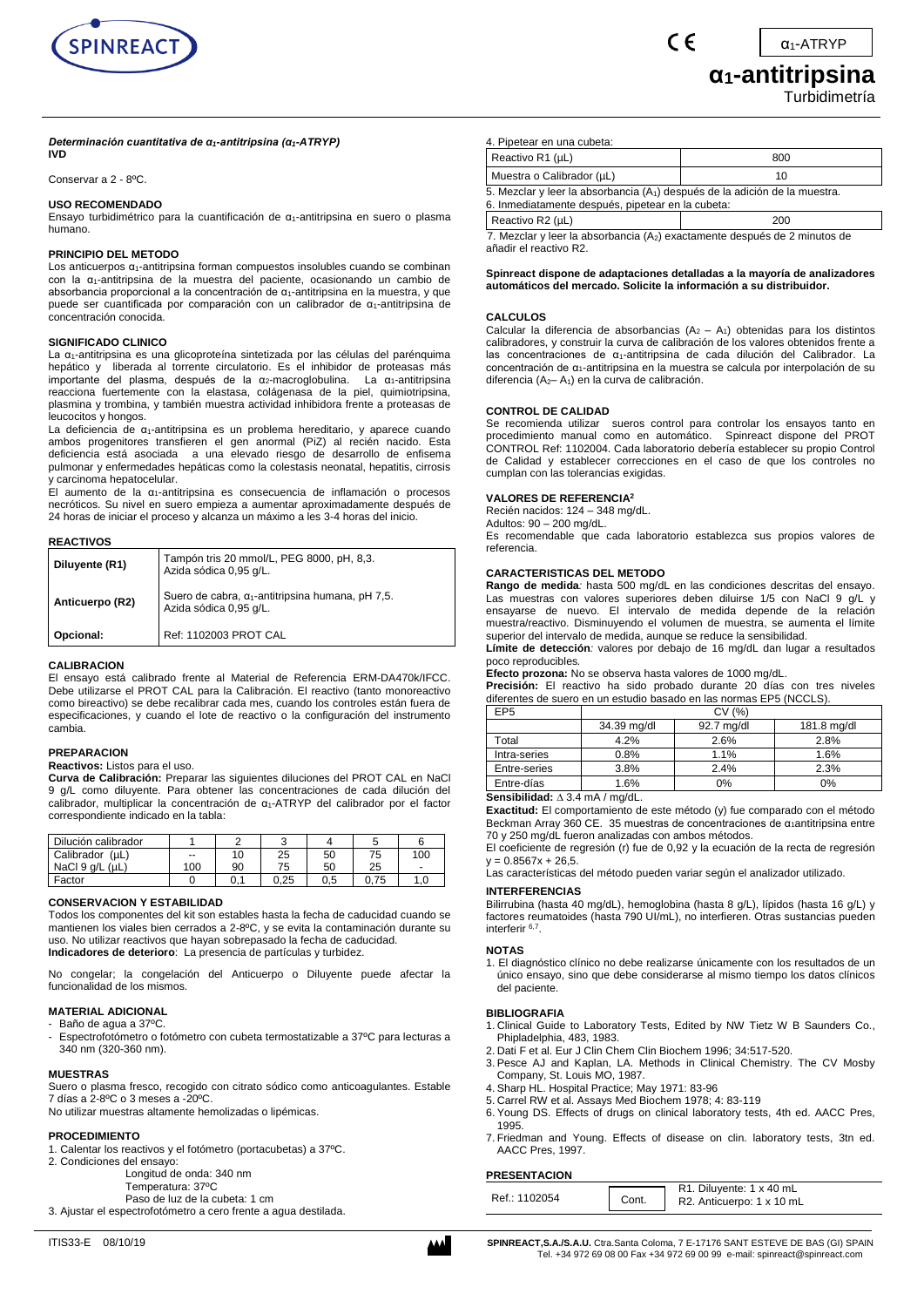

α1-ATRYP

# **α1-antitrypsine**

Turbidimétrie

# *Détermination quantitative de α1-antitrypsine (α1-ATRYP)*

**IVD**

Conserver à 2 - 8ºC.

#### **USAGE RECOMMANDÉ**

Essai turbidimétrique pour la quantification de  $\alpha_1$ -antitrypsine en sérum ou plasma humain.

### **PRINCIPE DE LA MÉTHODE**

Les anticorps  $\alpha_1$ -antitrypsine forment des composés insolubles quand ils sont associés avec l'α1-antitrypsine de l'échantillon du patient, occasionnant un changement d'absorbance proportionnel à la concentration d'α<sub>1</sub>-antitrypsine dans l'échantillon, et qui peut être quantifiée par comparaison avec un calibreur d'α1 antitrypsine de concentration connue.

#### **SIGNIFICATION CLINIQUE**

L'α1-antitrypsine est une glycoprotéine synthétisée par les cellules du parenchyme hépatique et libérée dans la circulation sanguine. C'est l'inhibiteur de protéases le plus important du plasma, après l'α2-macroglobuline. L'α1-antitrypsine réagit fortement avec l'élastase, collagénase de la peau, chimiotrypsine, plasmine et thrombine, et montre également une activité inhibitrice face aux protéases de leucocytes et de champignons.

La déficience en α<sub>1</sub>-antitrypsine est un problème héréditaire, et elle apparaît quand les deux parents transfèrent le gène anormal (PiZ) au nouveau-né. Cette déficience est associée à un risque élevé de développement d'emphysème pulmonaire et de maladies hépatiques telles que la cholestase néonatale, hépatite, cirrhose et carcinome hépatocellulaire.

L'augmentation de l'α1-antitrypsine est la conséquence d'une inflammation ou de processus nécrotiques. Leur niveau en sérum commence à augmenter environ 24 heures après le début du processus et atteint un maximum 3-4 heures après le début.

#### **RÉACTIFS**

| Diluant (R1)   | Tampon tris 20 mmol/L, PEG 8000, pH, 8,3. Azoture de<br>sodium 0,95 g/L.                  |
|----------------|-------------------------------------------------------------------------------------------|
| Anticorps (R2) | Sérum de chèvre, $\alpha_1$ -antitrypsine humaine, pH 7,5.<br>Azoture de sodium 0,95 q/L. |
| En option :    | Réf : 1102003 PROT CAL                                                                    |

#### **ÉTALONNAGE**

L'essai est étalonné par rapport au matériel de référence ERM-DA470k/IFCC. Pour l'étalonnage il faut utiliser le PROT CAL. Le réactif (aussi bien monoréactif que biréactif) doit être recalibré tous les mois, quand les contrôles sont en dehors des spécifications, et quand le lot de réactif ou la configuration de l'instrument change.

#### **PRÉPARATION**

# **Réactifs :** Prêt à l'usage.

**Courbe d'étalonnage :** Préparer les dilutions suivantes du PROT CAL en NaCl 9 g/L comme diluant. Pour obtenir les concentrations de chaque dilution du calibreur, multiplier la concentration d'α1-ATRYP du calibreur par le facteur correspondant indiqué dans le tableau :

| Dilution calibreur |                          | $\sim$ |      |     |      |                |
|--------------------|--------------------------|--------|------|-----|------|----------------|
| Calibreur (µL)     | $\overline{\phantom{a}}$ | 10     | 25   | 50  | 75   | 100            |
| NaCl 9 g/L (µL)    | 100                      | 90     | 75   | 50  | 25   | $\blacksquare$ |
| Facteur            |                          | 0.1    | 0.25 | 0.5 | 0.75 | 1.0            |

#### **CONSERVATION ET STABILITÉ**

Tous les composants du kit sont stables jusqu'à la date d'expiration quand les flacons sont gardés bien fermés à 2-8ºC, et que la contamination est évitée au cours de leur utilisation. Ne pas utiliser de réactifs qui ont dépassé la date d'expiration. **Indicateurs de détérioration :** Présence de particules et de turbidité.

Ne pas congeler, la congélation de l'anticorps ou du diluant peut affecter leur fonctionnalité.

# **MATÉRIEL SUPPLÉMENTAIRE**

- Bain marie à 37°C.
- Spectrophotomètre ou photomètre avec cuvette thermostatable à 37°C pour des lectures à 340 nm (320-360 nm).

### **ÉCHANTILLONS**

Sérum ou plasma frais, recueilli avec citrate sodique comme anticoagulants. Stable 7 jours à 2-8°C ou 3 mois à -20°C.

Ne pas utiliser d'échantillons fortement hémolysés ou lypémiques.

# **PROCÉDURE**

1. Chauffer les réactifs et le photomètre (porte- cuvettes) à 37°C.

- 2. Conditions de l'essai :
	- Longueur d'onde : 340 nm
	- Température : 37ºC Passage de lumière de la cuvette: 1 cm
- 3. Ajuster le spectrophotomètre à zéro par rapport à l'eau distillée.

4. Introduire la pipette dans une cuvette :

| Réactif R1 (µL)               |                                                                                                                                                      | 800 |  |
|-------------------------------|------------------------------------------------------------------------------------------------------------------------------------------------------|-----|--|
| Échantillon ou calibreur (µL) |                                                                                                                                                      | 10  |  |
|                               | 5. Mélanger et lire l'absorbance (A <sub>1</sub> ) après l'ajout de l'échantillon.<br>6. Introduire la pipette dans la cuvette tout de suite après : |     |  |
|                               | Réactif R2 (µL)                                                                                                                                      | 200 |  |

 $\epsilon$ 

7. Mélanger et lire l'absorbance (A2) exactement 2 minutes après avoir ajouté le réactif R2.

#### **Spinreact dispose d'adaptations détaillées pour la plupart des analyseurs automatiques du marché. Veuillez contacter votre distributeur pour obtenir des informations.**

#### **CALCULS**

Calculer la différence d'absorbances  $(A_2 - A_1)$  obtenues pour les différents calibreurs, et construire la courbe d'étalonnage des valeurs obtenues face aux concentrations d'α1-antitrypsine de chaque dilution du calibreur. La concentration d'α1-antitrypsine dans l'échantillon est calculée par interpolation de sa différence  $(A<sub>2</sub>– A<sub>1</sub>)$  dans la courbe d'étalonnage.

#### **CONTRÔLE DE QUALITÉ**

Il est recommandé d'utiliser des sérums de contrôle, afin de contrôler les essais aussi bien lors de procédures manuelles qu'automatiques. Spinreact dispose du PROT CONTROL Réf : 1102004. Chaque laboratoire doit établir son propre Contrôle de Qualité et des corrections en cas de non-conformité des contrôles en termes de tolérances exigées.

#### **VALEURS DE RÉFÉRENCE<sup>2</sup>**

Nouveaux nés : 124 – 348 mg/dL.

Adultes : 90 – 200 mg/dL. Chaque laboratoire devrait établir ses propres valeurs de référence.

# **CARACTÉRISTIQUES DE LA MÉTHODE**

**Limite de linéarité:** jusqu'à 500 mg/dL dans les conditions décrites de l'essai. Les échantillons avec des valeurs supérieures doivent être dilués 1/5 avec NaCl 9 g/L et testés à nouveau. L'intervalle de mesure dépend du rapport échantillon/réactif. En réduisant le volume d'échantillon, on augmente la limite supérieure de l'intervalle de mesure, même si la sensibilité est réduite.

**Limite de détection**: les valeurs en dessous de 16 mg/dL entraînent des résultats peu reproductibles.

**Effet prozone:** Aucun effet prozone n'a été observé jusqu'à des valeurs de 1000 mg/dL.

**Précision:** Le réactif a été testé pendant 20 jours avec trois niveaux de sérum différents dans une étude basée sur les normes EP5 (NCCLS).

| EP <sub>5</sub>        | CV(%)       |            |             |  |
|------------------------|-------------|------------|-------------|--|
|                        | 34,39 mg/dL | 92,7 mg/dL | 181,8 mg/dL |  |
| Total                  | 4.2%        | 2.6%       | 2.8%        |  |
| Pendant<br>l'exécution | 0.8%        | 1.1%       | 1.6%        |  |
| Entre l'exécution      | 3.8%        | 2.4%       | 2.3%        |  |
| Entre jours            | 1.6%        | 0%         | 0%          |  |

#### Sensibilité:  $\triangle$  3.4 mA / mg/dL.

**Exactitude:** Le comportement de cette méthode (y) a été comparé avec la méthode Beckman Array 360 CE. 35 échantillons de concentrations de α1antitrypsine entre 70 et 250 mg/dL ont été analysés avec les deux méthodes. Le coefficient de régression (r) a été de 0,92 et l'équation de la droite de régression  $y = 0.8567x + 26,5$ .

Les caractéristiques de la méthode peuvent varier selon l'analyseur utilisé.

#### **INTERFÉRENCES**

Bilirubine (jusqu'à 40 mg/dL), hémoglobine (jusqu'à 8 g/L), lipides (jusqu'à 16 g/L) et facteurs rhumatoïdes (jusqu'à 790 UI/mL), n'interfèrent pas. D'autres<br>substances peuvent interférer <sup>6,7</sup>.

#### **REMARQUES**

1. Le diagnostic clinique ne doit pas être réalisé uniquement avec les résultats d'un seul essai, mais doit également tenir compte des données cliniques du patient.

#### **BIBLIOGRAPHIE**

- 1. Clinical Guide to Laboratory Tests, Edited by NWTietz W B Saunders Co., Phipladelphia, 483, 1983.
- 2. Dati F et al. Eur J Clin Chem Clin Biochem 1996; 34:517-520.
	- 3. PesceAJ and Kaplan, LA. Methods in Clinical Chemistry. The CV Mosby Company, St. Louis MO, 1987.
	- 4. Sharp HL. Hospital Practice; May 1971: 83-96
- 5. Carrel RW et al. Assays Med Biochem 1978; 4: 83-119
- 6. Young DS. Effects of drugs on clinical laboratory tests, 4th ed. AACC Pres, 1995.
- 7. Friedman and Young. Effects of disease on clin. laboratory tests, 3tn ed. AACC Pres, 1997.

#### **PRÉSENTATION**

| Réf: 1102054 | R1. Diluant: $1 \times 40$ mL |
|--------------|-------------------------------|
| Cont.        | R2. Anticorps: 1 x 10 mL      |